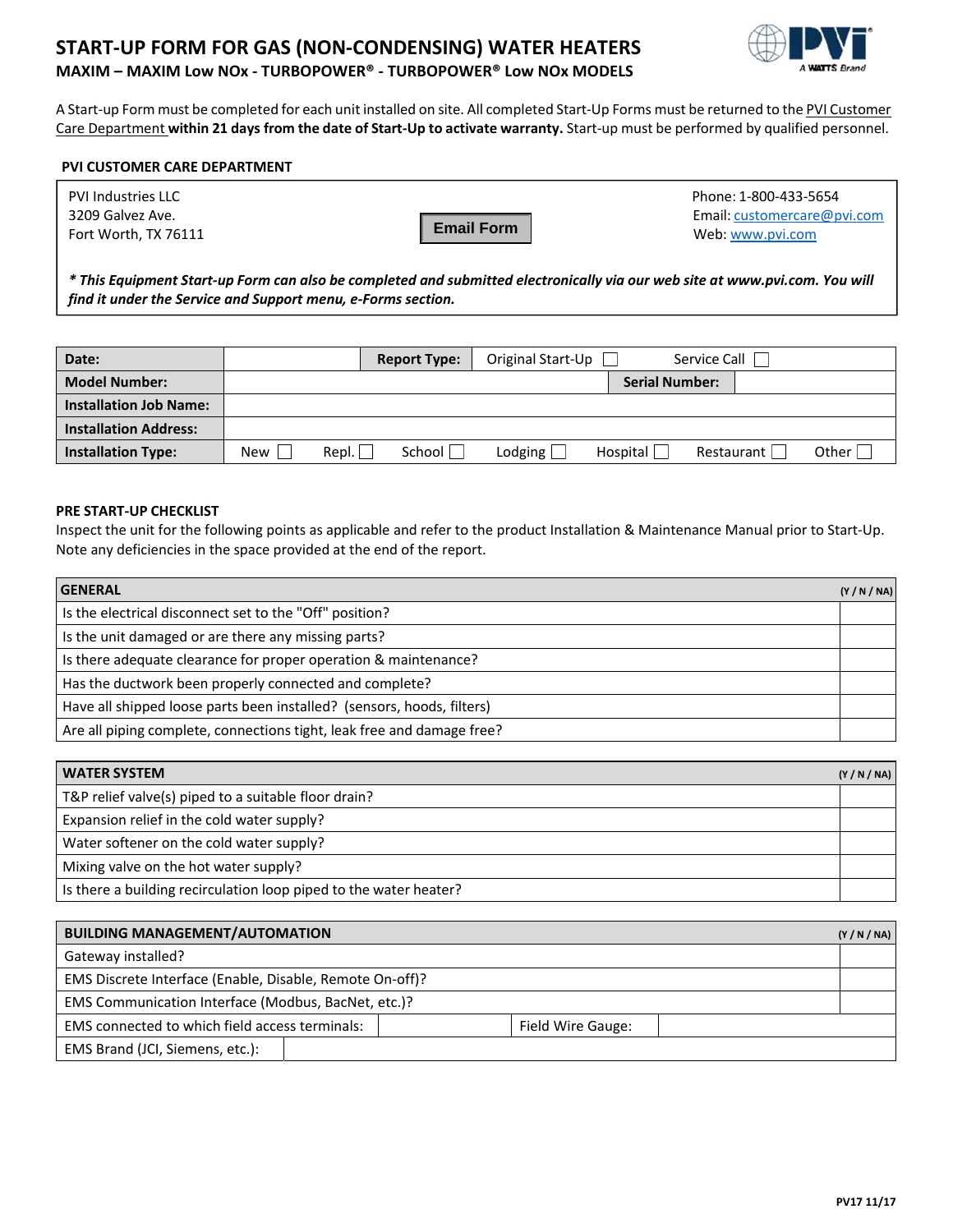# **START‐UP FORM FOR GAS (NON‐CONDENSING) WATER HEATERS (cont.)**

**MAXIM ‐ MAXIM Low NOx ‐ TURBOPOWER® ‐ TURBOPOWER® Low NOx MODELS** 

| <b>ELECTRICAL &amp; CONTROL REQUIREMENTS</b>                                  |    |    |     |  |  | (Y/N/N) |  |
|-------------------------------------------------------------------------------|----|----|-----|--|--|---------|--|
| Does the main power supply comply with the unit's nameplate specifications?   |    |    |     |  |  |         |  |
| Is the unit properly wired to an electrical disconnect or breaker?            |    |    |     |  |  |         |  |
| Are terminal screws and wires connected and are tight?                        |    |    |     |  |  |         |  |
| Is voltage from Terminal L2 (Neutral) to the Ground Lug on the tank zero (0)? |    |    |     |  |  |         |  |
| Nameplate Voltage                                                             | V: | Ø: | Hz: |  |  |         |  |
| Ø:<br>Measured Voltage (unit off)<br>V:<br>Hz:                                |    |    |     |  |  |         |  |
| Measured Voltage (unit on)                                                    | v: | Ø: | Hz: |  |  |         |  |

| <b>GAS SUPPLY</b>                                                           |  |                                            |                             |  |  | (Y/N/N) |
|-----------------------------------------------------------------------------|--|--------------------------------------------|-----------------------------|--|--|---------|
| Type of Gas (NAT / LP):                                                     |  |                                            | Gas Line Size and Material: |  |  |         |
| Is there an intermediate lockup type gas regulator on the inlet gas supply? |  |                                            |                             |  |  |         |
| Is this gas regulator externally vented?                                    |  |                                            |                             |  |  |         |
| Distance from gas regulator to heater (ft.)                                 |  |                                            |                             |  |  |         |
| Static Inlet Gas Pressure (in. WC: )                                        |  | High Gas Pressure Switch Setting (in. WC): |                             |  |  |         |
| Flow Inlet Gas Pressure (in. WC):                                           |  | Low Gas Pressure Switch Setting (in. WC) : |                             |  |  |         |

| <b>COMBUSTION AND VENTILATION AIR</b>                            |  |  |                                                                           |  |  |  |                           |  | $(Y/N /$ Check) |
|------------------------------------------------------------------|--|--|---------------------------------------------------------------------------|--|--|--|---------------------------|--|-----------------|
| Vertical Direct Vent                                             |  |  | (two pipe vertical termination)                                           |  |  |  |                           |  |                 |
| <b>Horizontal Direct Vent</b>                                    |  |  | (two pipe sidewall termination)                                           |  |  |  |                           |  |                 |
| Vertical Vent with Sidewall Air                                  |  |  | (single pipe vertical termination with single pipe combustion air supply) |  |  |  |                           |  |                 |
| Vertical Vent with Room Air                                      |  |  | (single pipe vertical termination)                                        |  |  |  |                           |  |                 |
| Horizontal Vent with Room Air                                    |  |  | (single pipe sidewall termination)                                        |  |  |  |                           |  |                 |
| Air Inlet Duct Dia. (in.):                                       |  |  | Air Inlet Duct Material:<br>Total Eqv. Length (ft.):                      |  |  |  |                           |  |                 |
|                                                                  |  |  | Is there a powered combustion air device, damper or louver system?        |  |  |  |                           |  |                 |
|                                                                  |  |  | The powered combustion air device is connected to which heater terminals? |  |  |  |                           |  |                 |
| Is direct-duct combustion air combined with other units?         |  |  |                                                                           |  |  |  |                           |  |                 |
| Common duct size and length:                                     |  |  |                                                                           |  |  |  | Number of combined units: |  |                 |
| Flue Vent Dia. (in.):                                            |  |  | <b>Flue Vent Material:</b>                                                |  |  |  | Total Eqv. Length (ft.):  |  |                 |
| Is there a powered draft device in the flue system?              |  |  |                                                                           |  |  |  |                           |  |                 |
| The powered draft device is connected to which heater terminals? |  |  |                                                                           |  |  |  |                           |  |                 |
| Is the flue vent combined with other units?                      |  |  |                                                                           |  |  |  |                           |  |                 |
| Common vent size and length:                                     |  |  |                                                                           |  |  |  | Number of combined units: |  |                 |

| (For fixed rate burners, use High Fire column)<br><b>BURNER COMBUSTION &amp; ADJUSTMENT</b> |                           |                 |                  |  |  |  |
|---------------------------------------------------------------------------------------------|---------------------------|-----------------|------------------|--|--|--|
| <b>Burner Model No.:</b>                                                                    | <b>Burner Serial No.:</b> | <b>Low Fire</b> | <b>High Fire</b> |  |  |  |
| Operating Temperature Set Point (°F):                                                       |                           |                 |                  |  |  |  |
| Pilot Gas Pressure (in. WC):                                                                |                           |                 |                  |  |  |  |
| Manifold Gas Pressure (in. WC):                                                             |                           |                 |                  |  |  |  |
| Carbon Dioxide CO2 (8% - 9 % NAT / 9.5-10.5 LP):                                            |                           |                 |                  |  |  |  |
| Oxygen O2 (5% - 7% NAT / 2% - 4% LP):                                                       |                           |                 |                  |  |  |  |
| Carbon Monoxide CO (should not exceed 200 PPM):                                             |                           |                 |                  |  |  |  |
| Nitrogen Oxide NOx (%):                                                                     |                           |                 |                  |  |  |  |
| Vent Pressure (Range of negative .02 in. WC to negative .06 in. WC):                        |                           |                 |                  |  |  |  |
| Vent Pressure - Common Venting (must be assisted venting, maximum negative 0.25 in. WC):    |                           |                 |                  |  |  |  |
| Net Vent Temperature (°F) - Gross vent temp minus ambient air temp.:                        |                           |                 |                  |  |  |  |